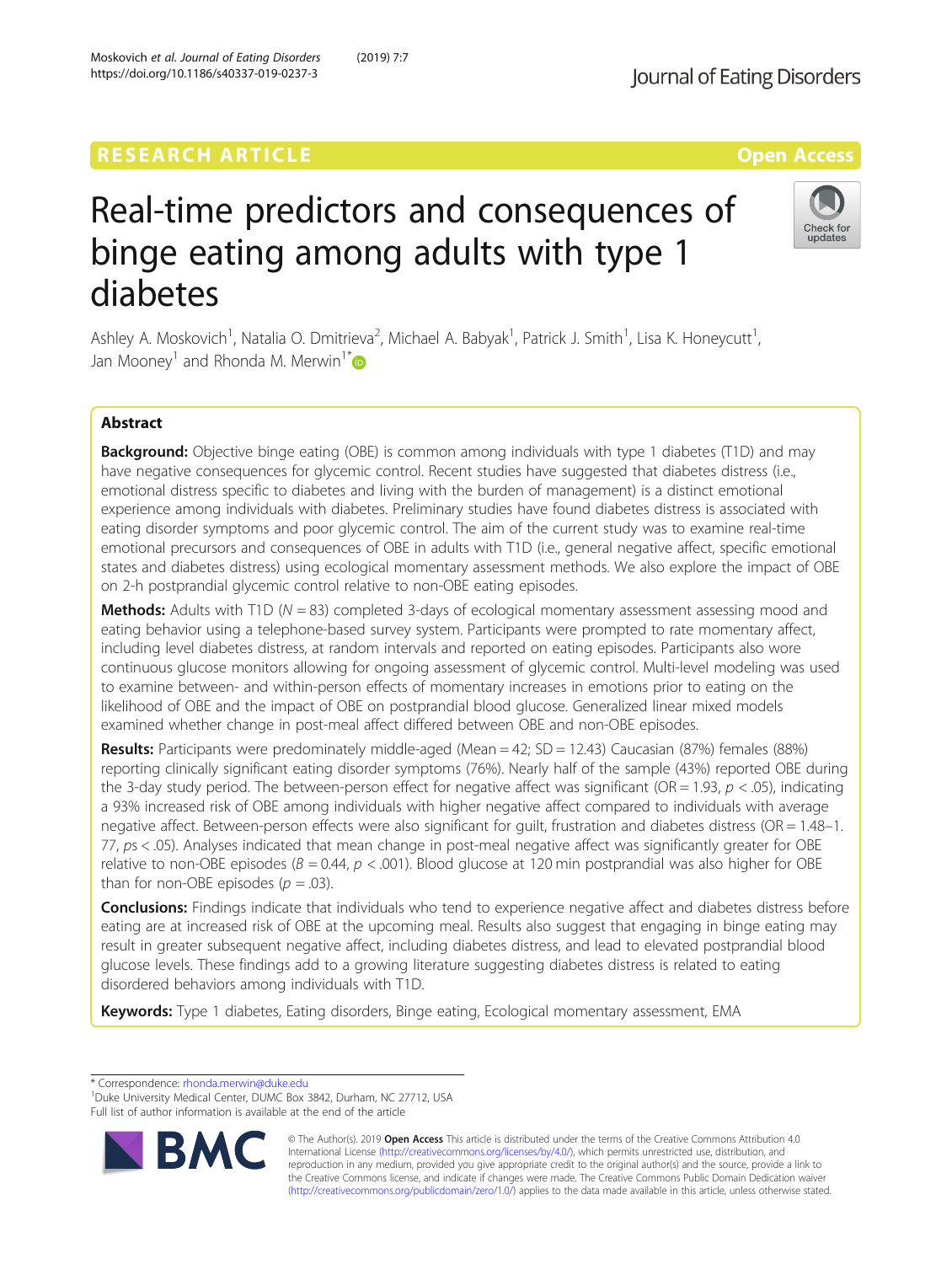## Plain english summary

Binge eating is common among individuals with type 1 diabetes (T1D) and may negatively impact glycemic control. Existing eating disorder treatments are less effective for individuals with T1D, suggesting the need to better understand factors that may contribute to binge eating in this population. Previous research indicates that people are more likely to binge eat when they are feeling negative emotions. However, whether there are different emotional antecedents or consequences for T1D patients is not known. The current study tested whether increases in negative affect, including diabetes distress (i.e., emotional distress specific to living with diabetes), increased the likelihood of binge eating among adults with T1D. Eighty-three adults with T1D provided information about their emotions and eating behavior throughout the day for 3 days using a telephone-based survey system. Findings indicated individuals who reported higher levels of guilt, frustration and diabetes distress before eating episodes were more likely to binge eat than individuals who reported average levels of these emotions. Results also indicated that people felt worse (generally and about diabetes) and had higher blood glucose levels after binge eating. Findings suggest that interventions focused on helping individuals cope with negative emotions and diabetes distress may be helpful to incorporate into treatments for binge eating.

## Background

Eating problems are common among individuals with type [1](#page-7-0) diabetes  $[1-3]$  $[1-3]$  $[1-3]$ . This includes binge eating, dietary restriction and compensatory behaviors observed in the general population (e.g., self-induced vomiting) along with the unique capacity to restrict insulin for weight control. Studies show that disordered behaviors are associated with poor metabolic control and diabetes complications even when full diagnostic criteria for an eating disorder is not met (e.g., binge eating disorder, bulimia nervosa) [[1,](#page-7-0) [3](#page-7-0)–[5](#page-7-0)].

Up to 45–80% of young women with type 1 diabetes report binge eating behavior  $[6, 7]$  $[6, 7]$  $[6, 7]$  $[6, 7]$ , and many engage in this behavior frequently [\[3](#page-7-0)]. For example, a recent study found that 56% of adolescents completing a national survey reported binge eating at least once during the past 14 days [[3\]](#page-7-0). Objective binge eating (OBE), defined as a loss of control over eating while consuming an objectively large amount of food [\[8](#page-7-0)], makes it challenging to manage diabetes. Most notably, individuals may struggle to accurately count carbohydrate and estimate bolus insulin needs when eating is uncontrolled. Binge eating may also motivate the use of dangerous behaviors to compensate for excessive calories consumed, further disrupting glycemic control (e.g., intentionally restricting insulin to induce glycosuria; the excretion of glucose into the urine) [[9\]](#page-7-0). Poor glycemic control is associated with an array of diabetes-related medical complications (e.g., neuropathy, retinopathy) [\[9](#page-7-0), [10\]](#page-7-0), highlighting the importance of addressing OBE in this patient population.

Despite the high prevalence and clinical significance of OBE in type 1 diabetes, it remains an understudied problem and effective treatments are lacking. Data suggests that conventional outpatient eating disorder treatments (developed for nondiabetic individuals) are less effective for individuals with type 1 diabetes [[11](#page-7-0)–[14](#page-7-0)]. One treatment study found that individuals continued to binge eat and restrict insulin, even when there were improvements in weight and shape concerns [\[14](#page-7-0)]. This indicates the need to better understand the factors associated with OBE in this unique patient population in order to develop more effective interventions.

A large body of empirical work in the general population suggests that negative affect is associated with OBE among individuals without diabetes [[15,](#page-7-0) [16\]](#page-7-0). Previous studies have demonstrated that individuals who engage in OBE tend to report higher levels of depression and anxiety in general  $[16–18]$  $[16–18]$  $[16–18]$ , and experience momentary increases in negative affect prior to binge eating episodes. When examining specific emotional states, guilt, sadness, and anger tend to be the strongest predictors of binge eating [[19](#page-7-0)–[22](#page-8-0)]. Studies examining affect post binge eating have mixed results. While some studies report that negative affect increases after binge eating [[15,](#page-7-0) [21](#page-7-0)], others suggest that binge eating may actually temporarily decrease negative affect thereby functioning as a maladaptive emotion regulation strategy [\[19,](#page-7-0) [20,](#page-7-0) [22,](#page-8-0) [23\]](#page-8-0).

At least one study has found individuals with type 1 diabetes with OBE report greater anxiety and depression than type 1 diabetes patients who do not engage in OBE [[24\]](#page-8-0). However, there are no studies that have tested momentary changes in affect that may precede or follow an episode of binge eating in this high-risk patient population. Thus, whether emotional precursors or consequences of OBE are the same for individuals with type 1 diabetes as in the general population is unknown. This may include differences in general emotional states or more uniquely, diabetes distress (i.e., emotional distress specific to diabetes and living with the burden of management), which has been identified as a distinct emotional state experienced by individuals with diabetes [\[25](#page-8-0)–[27](#page-8-0)].

For individuals with diabetes, maintaining control over eating is not only about controlling weight but also about preventing immediately life-threatening circumstances (e.g., diabetic ketoacidosis) and staving off future long-term diabetes-related complications. Thus, mealtimes may be particularly emotionally evocative, evoking negative affect generally, and specifically feelings of fear, anger and guilt associated with diabetes and living with the burden of diabetes management. Diabetes distress is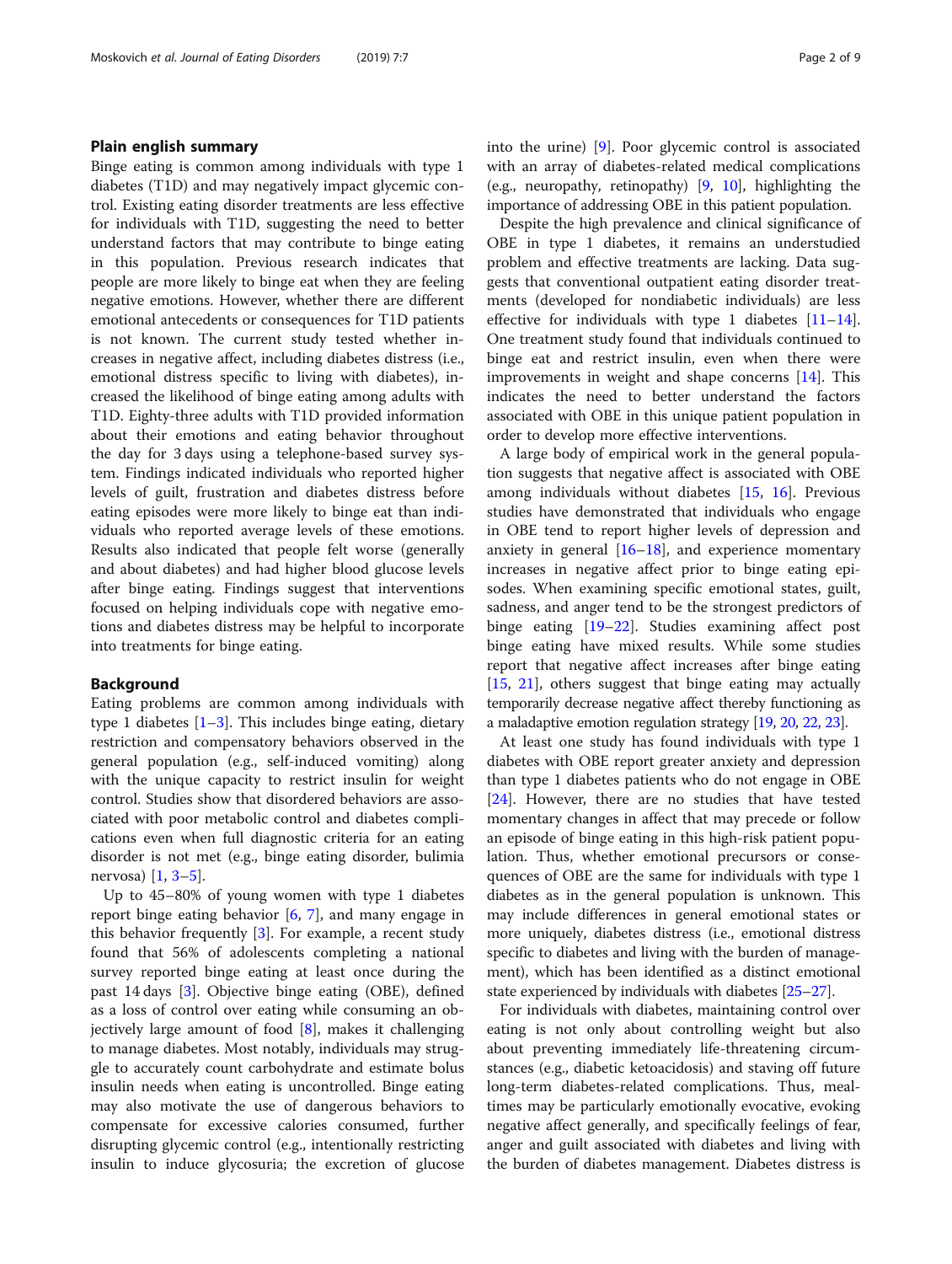increasingly recognized as a factor associated with poor management in type 1 diabetes [[27,](#page-8-0) [28](#page-8-0)]. A few studies suggest diabetes distress is associated with eating disorder symptoms and taking less insulin than is needed [[26,](#page-8-0) [29](#page-8-0)–[31\]](#page-8-0). However, whether diabetes distress is functionally-related to OBE, increasing risk for this behavior in real-time, a consequence of OBE, or neither, has not been determined.

The current study examined real-time precursors and consequences of OBE in adults with type 1 diabetes using ecological momentary assessment methods. We examined general negative affect as a predictor of OBE, as well as specific emotional states and diabetes distress. We also established both the between- and within-person effects in each predictor (i.e., distinguished between individual differences in negative affect from potential additional impact of a momentary increase in negative affect) on OBE episode likelihood. Finally, we examined the impact of binge eating on glycemic control by examining blood glucose 2 h postprandial for OBE episodes versus non-OBE episodes. These findings may shed light on behavior patterns and treatment targets for this high-risk patient population.

## Methods

## Participants

Participants were recruited from two medical centers in the Southeast United States and the surrounding area as part of a larger study investigating eating disorder symptomatology among individuals with type 1 diabetes (see [[31,](#page-8-0) [32\]](#page-8-0)). Participants were adults between the ages of 18 and 65 years diagnosed with type 1 diabetes without hypoglycemic unawareness (as assessed via the Gold method [\[33](#page-8-0)]) or cognitive disabilities that interfered with their capacity to manage diabetes independently. Individuals with clinically significant eating disorder symptomatology (as indicated by a score of  $\geq 20$  on the Diabetes Eating Problems Survey-Revised (DEPS-R) [[34](#page-8-0)] described in more detail below) were recruited first to answer primary research questions of the larger investigation (see Merwin et al., 2018 [[32](#page-8-0)]). After the initial recruitment target was surpassed, enrollment was opened to individuals with DEPS-R scores below 20 to capture the full range of eating disorder symptomatology (see Merwin et al., 2015 [\[31](#page-8-0)]). The final sample consisted of 83 individuals, including 63 with DEPS-R  $\geq$  20.

## Procedure

As described in previous papers (see [[31](#page-8-0), [32\]](#page-8-0)), participants completed 3 days of ecological momentary assessment of mood and eating behavior using a telephonebased survey system. Interstitial glucose levels were monitored throughout the assessment period using blinded continuous glucose monitoring (CGM).

Eligible participants presented to the laboratory on two separate days. On Day 1, participants completed self-report measures of their illness history and had a blood draw to determine hemoglobin  $A_{1c}$  (Hb $A_{1c}$ ). They had a glucose sensor placed and were then trained on the momentary assessment procedures which included completing surveys at random intervals throughout the day and initiating survey entries for meals/snacks (described in detail below). Participants returned to the laboratory 3 days later to have their glucose sensor removed and data downloaded using specialized software. They also completed additional self-report measures not relevant to the current study. Procedures were approved by the Duke University Health System Institutional Review Board (IRB) and all participants documented informed consent before participation in the study protocol.

## Assessments

#### Diabetes eating problems survey-revised (DEPS-R; [\[34\]](#page-8-0))

The DEPS-R is a 16-item self-report assessment of problematic eating attitudes and behaviors specifically tailored to individuals with diabetes. Items measure how often the individual has experienced each attitude and behavior over the past 4 weeks using a 6-point scale ranging from "Never" to "Always". Sample items include "I feel that my eating is out of control", "I would rather be thin than have good control of my diabetes" and "After I overeat, I skip my next insulin dose." DEPS-R scores range between 0 and 80 and scores ≥20 have been associated with higher  $HbA_{1c}$  [\[34](#page-8-0)]). The DEPS-R has demonstrated excellent internal consistency (Chronbach's  $\alpha = 0.86 - 0.89$ , good construct validity as evidenced by associations with diabetes distress and eating disorder symptoms, and external validity [[34](#page-8-0), [35](#page-8-0)].

## Ecological momentary assessment (3 days)

Participants received randomly generated phone calls from IfByPhone®, an automated telephone system, at the rate of 1–2 times an hour between the hours of 8 am and 10 pm. Participants also placed calls to the survey system to report meals/snacks and were asked to do so immediately after eating. At each call, participants completed brief surveys (taking less than 1–2 min to complete) on their current emotion or mood and eating and type 1 diabetes management behavior.

At each call, participants were asked to provide momentary ratings of their affective state (happy, sad, frustrated, angry, anxious or nervous, guilty or disgusted with yourself) using a scale from 1 to 6 (e.g., "On a scale from 1-6, how sad do you feel?"). Current level of diabetes distress was also assessed by the following question: "How upset do you feel about your diabetes or diabetes management?"  $(1 = Not at All, 6 = Very Much)$ .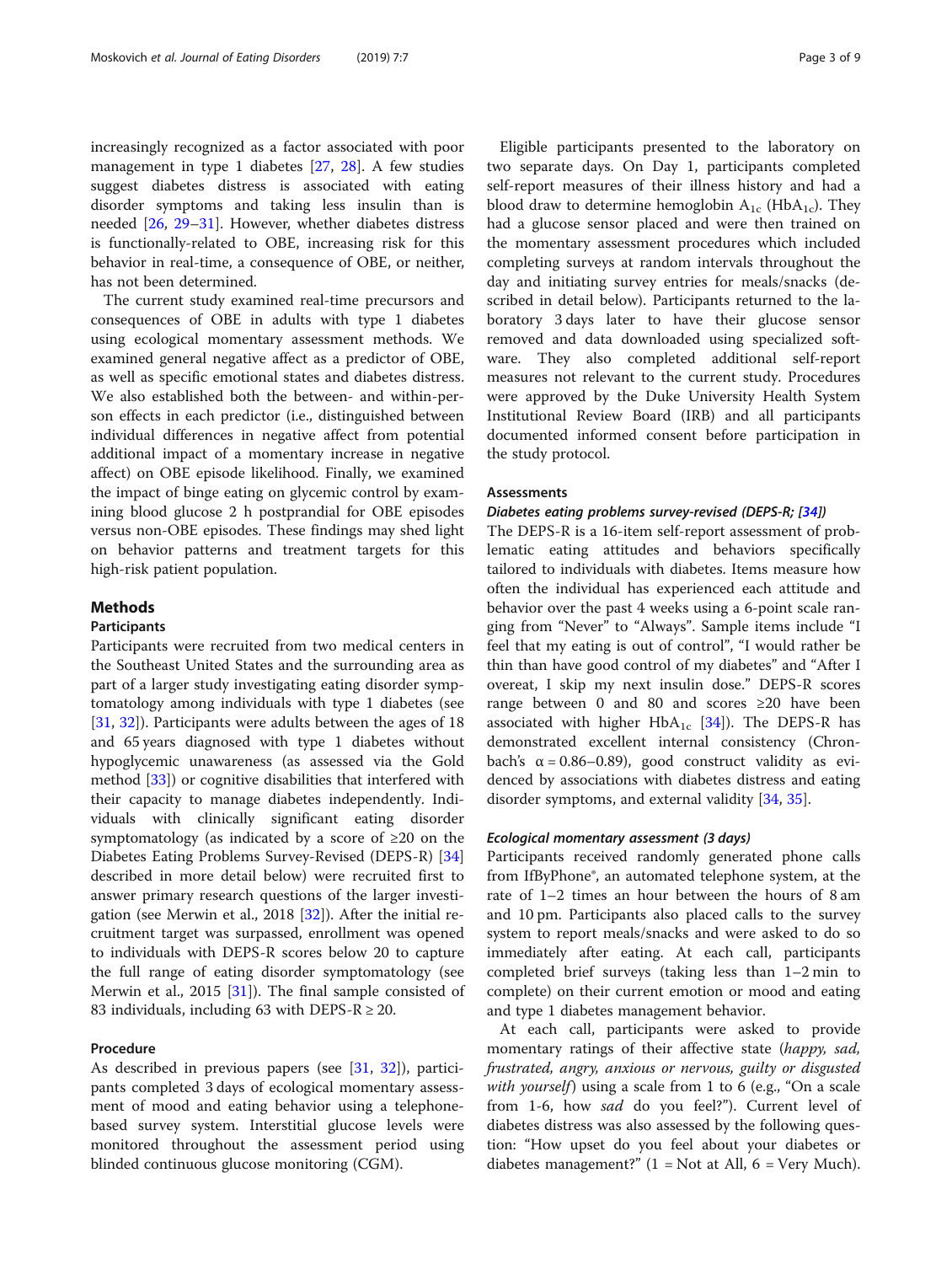For calls reporting eating, participants were also asked to indicate the time they started eating and answer questions about their eating behavior. Relevant to the current study were questions assessing whether or not OBE was present including: "Did you eat a large amount of food, more than would be typical of others in a similar situation?" and "Did you experience a loss of control over your eating?" . For the first item (Large amount of food), participants responded with key presses indicating  $1 =$ Yes, I ate a large amount of food or  $2 = No$ ). For the second item (Loss of control), participants responded using a 6-point Likert scale  $(1 = Not at all, indicating no loss)$ of control; 6 = Very much). Later, this item was changed to dichotomous for ease of administration and analysis  $(1 = Yes, loss of control present, 2 = No loss of control).$ OBE was determined to be present when participants indicated that "Yes" they had eaten a large amount of food for the situation and "Yes" they had experienced a loss of control over eating (i.e., reporting anything other than 1 = No loss of control for the scaled item; or "Yes" to the dichotomous item).

Participants received specific training on the study definitions of a "large amount of food" (i.e., an amount of food that is definitely larger than what most individuals would eat in a similar situation) and "loss of control over eating" (i.e., a feeling that one cannot stop or control eating) as defined by the Diagnostic and Statistical Manual of Mental Disorders  $-5$  [[8](#page-7-0)]. The study coordinator reviewed the definitions with all individuals and provided examples. Participants received a training handbook that included the definitions and examples to refer to as needed throughout the 3-day assessment period.

#### Continuous glucose monitoring (CGM)

The Medtronic CGMS® iPro™ or iPro2™ was used for CGM. Trained study staff inserted Medtronic glucose sensors under participants' abdominal skin and then connected the sensor to small, lightweight monitors. Monitors lay flat on the skin of abdomen, attached by a small adhesive patch. Participants were able to engage in all normal activities after sensor placement, including swimming and bathing. Sensors sampled interstitial glucose levels continuously and transferred 5-min averages to the monitors for storage. Participants were blinded to their glucose values, but did continue to check their blood glucose with finger sticks a minimum of 3 times a day (as needed for CGM calibration and ongoing management of their diabetes) using a One Touch meter and strips that we provided. The mean absolute difference percentage of 9.9 indicated that CGM calibration accuracy was good. CGM data was downloaded by specialized software after completion of the 3-day assessment period.

#### Data analytic strategy

Eating reports, random prompts and CGM data were time synced for analyses.

## Level of participation

Level of participation during the 3-day assessment period was determined by calculating the percentage of random calls completed and total number of eating episodes reported.

## Emotional predictors of binge eating

We used multi-level modeling to examine the effects of momentary increases in emotions prior to eating on the likelihood of OBE episode. This allowed us to examine both within and between-person effects while also accounting for the nesting of observations [\[36](#page-8-0)–[38\]](#page-8-0). Analyses were restricted to eating episodes with random prompt affect ratings within 60 min prior to eating. We controlled for the time between the affect report and start of eating. We created a composite negative affect variable by taking the mean responses of sad, frustrated, angry, anxious or nervous, and guilty or disgusted with self to first examine the overall effect of negative affect on OBE. All individual emotional states, including happiness and diabetes distress were then examined as independent predictors of OBE.

We used a two-level generalized linear mixed modeling (SAS GLIMMIX) strategy with random intercepts to predict the likelihood of the dichotomous OBE variable. Models were estimated with Maximum Likelihood adaptive Gauss-Hermite quadrature, the logit link function, binary distribution, between-within denominator degrees of freedom.

## Change in post-meal affect

Generalized linear mixed models were used to examine whether change in post-meal negative affect differed significantly between OBE and non-OBE episodes. Analyses were constrained to eating episodes with random prompt affect ratings within 60 min before and after eating. We controlled for pre-meal levels of affect. We first compared OBE to non-OBE eating episodes on post-meal negative affect using the composite negative affect variable. Follow-up analyses for individual affect states, including diabetes distress, were then conducted.

### OBE and glycemic control

We estimated a two-level linear mixed-model to examine the effect of OBE on 120-min postprandial blood glucose. Predictor variables included OBE (coded as present or absent) and pre-meal blood glucose, with the participant serving as the clustering variable. Thus, our analysis compared the impact of OBE to the impact of all other eating episodes, including normal eating,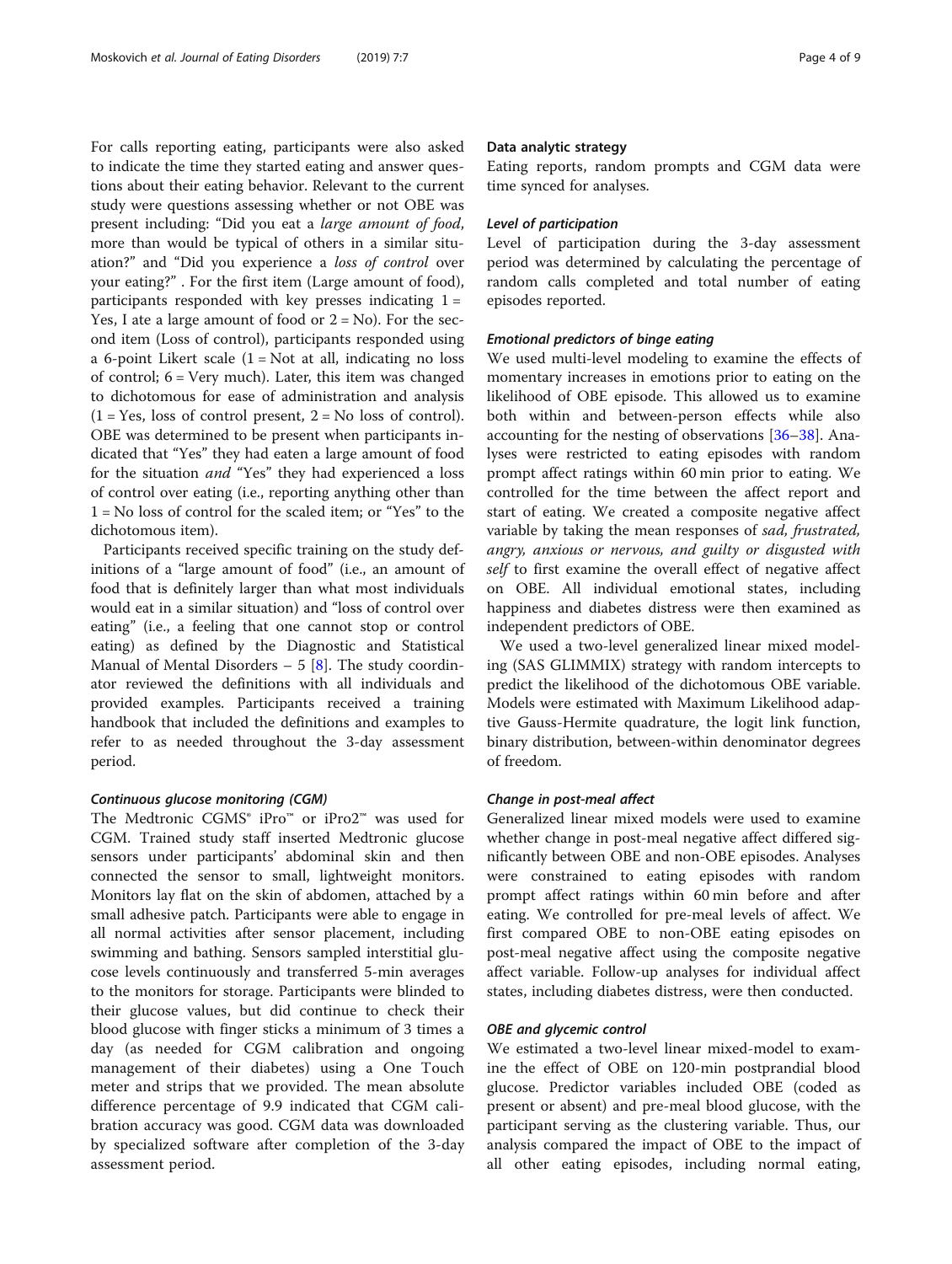<span id="page-4-0"></span>overeating, and subjective binge eating (i.e., eating events during which an individual experiences a loss of control over eating, but does not consume an objectively large amount of food [[39](#page-8-0)]).

## Results

## Sample characteristics

Eighty-three adults with type 1 diabetes participated in the current study. The sample was predominately female (88%) and Caucasian (87%) with a mean age of 41.9  $(SD = 12.43;$  Range 18–68). See Table 1 for additional demographic information. Data analyses excluded nine individuals who either did not complete the 3-day assessment ( $n = 5$ ) or had unusable data due to technical problems  $(n = 4)$ .

## Level of participation

Level of participation was high. Participants on average responded to 96% of the random prompts and reported 4 eating episodes per day. Participants reported eating 1002 eating episodes during the 3-day period, 80 (8%) of which were characterized as OBE episodes. Nearly half of the sample (44%) reported at least one episode of OBE during the 3 days.

**Table 1** Participant Demographics ( $N = 83$ )

| Characteristic                          | Mean (SD) or % |
|-----------------------------------------|----------------|
| Age (yrs.)                              | 41.89 (12.43)  |
| Sex (% female)                          | 88.00          |
| Race/Ethnicity (%)                      |                |
| Caucasian/White                         | 86.7           |
| African-American/Black                  | 10.8           |
| Asian/Pacific-Islander                  | 1.2            |
| Hispanic                                | 1.2            |
| Marital Status (%)                      |                |
| Never Married                           | 22.9           |
| Married                                 | 63.9           |
| Separated/Divorced                      | 12.0           |
| Widowed                                 | 1.2            |
| Highest Level of Education (%)          |                |
| High school graduate or GED             | 6.0            |
| Some college/technical school           | 19.3           |
| Bachelor's Degree                       | 54.2           |
| Graduate degree                         | 20.5           |
| Age at Type 1 Diabetes Diagnosis (Yrs.) | 18.5 (10.7)    |
| Duration of Type 1 Diabetes (Yrs.)      | 23.4 (13.4)    |
| Treatment Regimen (%)                   |                |
| Insulin Pump Therapy                    | 62.7           |
| Multiple Daily Injections               | 37.3           |
| $HbA_{1c}$ (mean (SD))                  | 8.8(2.3)       |

## Emotional predictors of binge eating

The current analyses examined the reported eating episodes with random prompt affect ratings within 60 min of eating ( $n = 659$ ). This included 55 OBE episodes reported by participants. As demonstrated in Table 2,

|  |                      |  |  | Table 2 Fixed Effect Estimates for Affect Predicting Subsequent |
|--|----------------------|--|--|-----------------------------------------------------------------|
|  | Binge Eating Episode |  |  |                                                                 |

| Parameter                              | B                    | SE  | Odds Ratio | 95% CI       |
|----------------------------------------|----------------------|-----|------------|--------------|
| Intercept                              | $-3.63***$           | 0.5 |            |              |
| Lag Time                               | 1.02                 | 0.7 | 2.8        | $0.7 - 11.2$ |
| Negative Affect (BP)                   | $0.66*$              | 0.3 | 1.9        | $1.1 - 3.4$  |
| Negative Affect (WP)                   | $-0.43$              | 0.3 | 0.7        | $0.4 - 1.1$  |
| Intercept                              | $-3.60***$           | 0.5 |            |              |
| Lag Time                               | 1.01                 | 0.7 | 2.7        | $0.7 - 10.9$ |
| Happy (BP)                             | $-0.13$              | 0.2 | 0.9        | $0.6 - 1.4$  |
| Happy (WP)                             | 0.06                 | 0.2 | 1.1        | $0.8 - 1.5$  |
| Intercept                              | $-3.65***$           | 0.5 |            |              |
| Lag Time                               | 1.03                 | 0.7 | 2.8        | $0.7 - 11.3$ |
| Sad (BP)                               | 0.21                 | 0.4 | 1.2        | $0.6 - 2.6$  |
| Sad (WP)                               | $-0.42$ <sup>†</sup> | 0.2 | 0.7        | $0.4 - 1.0$  |
| Intercept                              | $-3.58***$           | 0.5 |            |              |
| Lag Time                               | 0.92                 | 0.7 | 2.5        | $0.6 - 10.1$ |
| Angry (BP)                             | 0.46                 | 0.2 | 1.6        | $0.9 - 2.9$  |
| Angry (WP)                             | $-0.38^{\dagger}$    | 0.3 | 0.7        | $0.5 - 1.0$  |
| Intercept                              | $-3.62***$           | 0.5 |            |              |
| Lag Time                               | 1.00                 | 0.7 | 2.7        | $0.7 - 10.9$ |
| Frustrated (BP)                        | $1.35*$              | 0.4 | 1.7        | $1.1 - 2.6$  |
| Frustrated (WP)                        | $-0.23$              | 0.2 | 0.8        | $0.6 - 1.1$  |
| Intercept                              | $-3.65***$           | 0.5 |            |              |
| Lag Time                               | 1.07                 | 0.7 | 2.9        | $0.7 - 11.9$ |
| Anxious/Nervous (BP)                   | $0.46^{\dagger}$     | 0.2 | 1.6        | $1.0 - 2.5$  |
| Anxious/Nervous (WP)                   | $-0.20$              | 0.2 | 0.8        | $0.6 - 1.2$  |
| Intercept                              | $-3.62***$           | 0.5 |            |              |
| Lag Time                               | 1.02                 | 0.7 | 2.8        | $0.7 - 10.9$ |
| Guilty/Disgusted<br>With Yourself (BP) | $0.57*$              | 0.2 | 1.8        | $1.1 - 2.8$  |
| Guilty/Disgusted<br>With Yourself (WP) | 0.07                 | 0.2 | 1.1        | $0.8 - 1.4$  |
| Intercept                              | $-3.65***$           | 0.5 |            |              |
| Lag Time                               | 1.05                 | 0.7 | 2.9        | $0.7 - 11.4$ |
| Upset about Diabetes (BP)              | $0.40*$              | 0.2 | 1.5        | $1.1 - 2.1$  |
| Upset about Diabetes (WP)              | 0.15                 | 0.2 | 1.2        | $0.8 - 1.7$  |

BP between persons effects, WP within-persons effects

 $^{\dagger}p$  < .10.  $^{\ast}p$  < .05.  $^{\ast\ast}p$  < .01.  $^{\ast\ast\ast}p$  < .001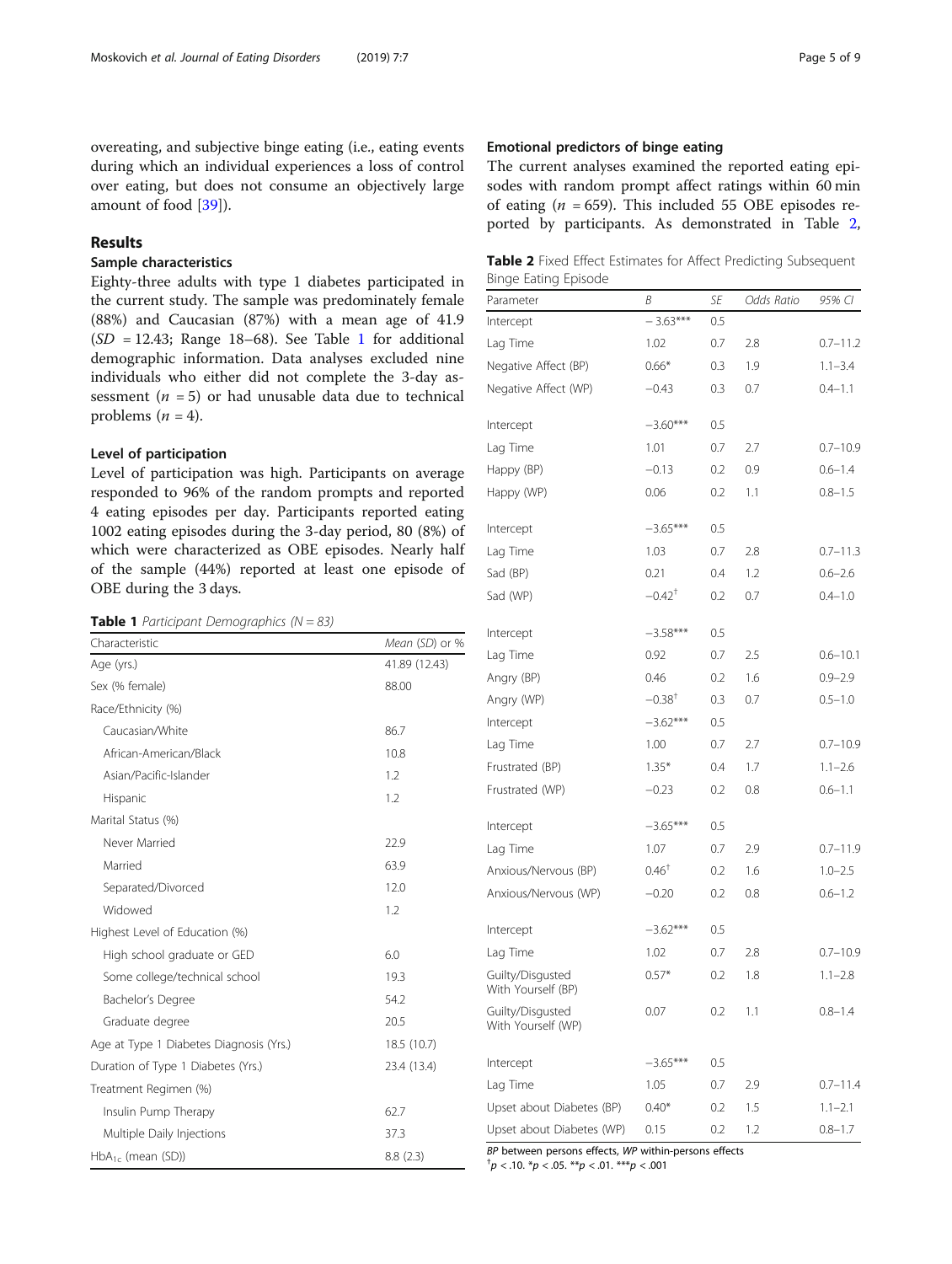there was a between-person effect for negative affect 60 min prior to a meal predicting OBE ( $OR = 1.93$ ,  $p = .02$ , 95% CI = 1.09, 3.41), indicating a 93% increased risk of OBE among individuals with higher negative affect compared to individuals with average negative affect. The odds ratio indicates that for every 1-point increase in the negative affect score, the odds of OBE nearly doubled.

Analyses testing specific affect states as predictors of OBE indicated significant between-person effects for guilty or disgusted with yourself (OR = 1.77,  $p = 0.01$ , 95% CI = 1.13, 2.77), frustrated (OR = 1.71  $p = .01$ , 95% CI = 1.13, 2.59), and *diabetes distress* ( $OR = 1.48$ ,  $p = .02$ , 95%  $CI = 1.07, 2.07$ .

There was not a significant within-person effect of negative affect on OBE (OR = 0.65,  $p = .11$ , 95% CI = 0.39, 1.10), indicating that a momentary increase does not confer additional risk over and above the effect of individual differences in negative affect. In exploratory analyses, there were non-significant within-person trends for sad (OR = 0.66,  $p = .07,95\%$  CI = 0.42, 1.04) and angry  $(OR = 0.69, p = .08, 95\% \text{ CI} = 0.45, 1.04)$ . See Table [2](#page-4-0).

#### Change in post-meal affect

Analyses were conducted with the 520 eating episodes that had affect reports within 60 min before and after eating. As shown in Table 3, results indicated that, after controlling for pre-meal negative affect, the increase in negative affect was greater when binge eating occurred than when it did not,  $B = 0.44$ ,  $SE = 0.08$   $p < .001$ .

Analyses examining specific post-meal affective states indicated that changes in affect were significantly greater for OBE episodes relative to non-OBE episodes for all emotions except happiness. After controlling for pre-meal level of affect, individuals reported increased levels of sadness, anger, frustration, anxiety or nervousness, guilt or disgust with yourself, and diabetes distress following OBE compared to non-OBE episodes  $(Bs: 0.27-0.60,$  all  $ps$  $\langle 0.05 \rangle$ . The strongest effects were for *frustrated* ( $B = 0.60$ ,  $SE = 0.16$ ,  $p < .001$ ) and *guilty or disgusted with yourself*  $(B = 0.59, SE = 0.12, p < .001)$ . See Table 3.

### OBE and glycemic control

Blood glucose at 120 min postprandial was higher for OBE  $(M = 213 \text{ mg/dL}, 95\% \text{ CI} = 191, 234)$ , than for non-OBE episodes ( $M = 188$  mg/dL, 95% CI = 179, 198),  $p = .03$ .

## **Discussion**

The current study examined real-time emotional predictors and consequences of binge eating during 3-days of ecological momentary assessment in adults with type 1 diabetes reporting a range of eating disorder symptomatology. Of the 1002 eating episodes reported by participants, 80 were classified as OBE episodes and 43% of participants engaged in binge eating at least once during

Table 3 Fixed Effect Estimates of OBE Episodes Predicting Mean Change in Affect Relative to Non-OBE Episodes

| Parameter                                           | Β          | SE  | DF  | t       |
|-----------------------------------------------------|------------|-----|-----|---------|
| Intercept                                           | $1.21***$  | 0.1 | 75  | 10.1    |
| Pre Negative Affect                                 | $-0.50***$ | 0.1 | 442 | $-9.4$  |
| Post OBE $\Delta$ Negative Affect                   | $0.44***$  | 0.1 | 442 | $-5.4$  |
| Intercept                                           | $1.63***$  | 0.2 | 74  | 7.1     |
| Pre Happy                                           | $-0.57***$ | 0.1 | 443 | $-10.7$ |
| Post OBE A Happy                                    | $-0.13$    | 0.2 | 443 | 0.8     |
| Intercept                                           | $1.21***$  | 0.1 | 75  | 9.4     |
| Pre Sad                                             | $-0.59***$ | 0.1 | 443 | $-12.9$ |
| Post OBE $\Delta$ Sad                               | $0.39***$  | 0.1 | 443 | $-3.6$  |
| Intercept                                           | $1.28***$  | 0.1 | 75  | 9.4     |
| Pre Angry                                           | $-0.71***$ | 0.1 | 443 | $-15.3$ |
| Post OBE A Angry                                    | $0.27*$    | 0.1 | 443 | $-2.5$  |
| Intercept                                           | $1.66***$  | 0.2 | 75  | 9.2     |
| Pre Frustrated                                      | $-0.59***$ | 0.1 | 442 | $-11.9$ |
| Post OBE $\Delta$ Frustrated                        | $0.60***$  | 0.2 | 442 | $-3.9$  |
| Intercept                                           | $1.06***$  | 0.1 | 75  | 7.3     |
| Pre Nervous/Anxious                                 | $-0.52***$ | 0.1 | 442 | $-10.7$ |
| Post OBE $\Delta$ Nervous/Anxious                   | $0.27*$    | 0.1 | 442 | $-2.2$  |
| Intercept                                           | $1.42***$  | 0.2 | 75  | 9.0     |
| Pre Guilty/Disgusted With<br>Yourself               | $-0.47***$ | 0.1 | 442 | $-10.1$ |
| Post OBE $\Delta$ Guilty/Disgusted<br>With Yourself | $0.59***$  | 0.1 | 442 | $-4.8$  |
| Intercept                                           | $1.57***$  | 0.2 | 75  | 7.4     |
| Pre Upset About Diabetes                            | $-0.49***$ | 0.1 | 442 | $-8.1$  |
| Post OBE A Upset About<br>Diabetes                  | $0.30*$    | 0.1 | 442 | $-2.4$  |

All models control for pre-meal levels of affect. OBE objective binge eating  $**p* < .05. ***p* < .01.****p* < .001$ 

the 3-day assessment period. Results indicated increased odds of OBE among individuals with higher levels of pre-meal negative affect and increased emotional distress and 2-h postprandial blood glucose following OBE relative to non–OBE episodes.

Elevated blood glucose levels may be the result of difficulty determining amounts of carbohydrate consumed and approximating insulin response to the carbohydrate load or intentional insulin restriction to compensate for calories consumed. Overall, results highlight the importance of helping individuals with type 1 diabetes develop skills to cope with emotional distress in order to manage diabetes and achieve optimal glycemic control.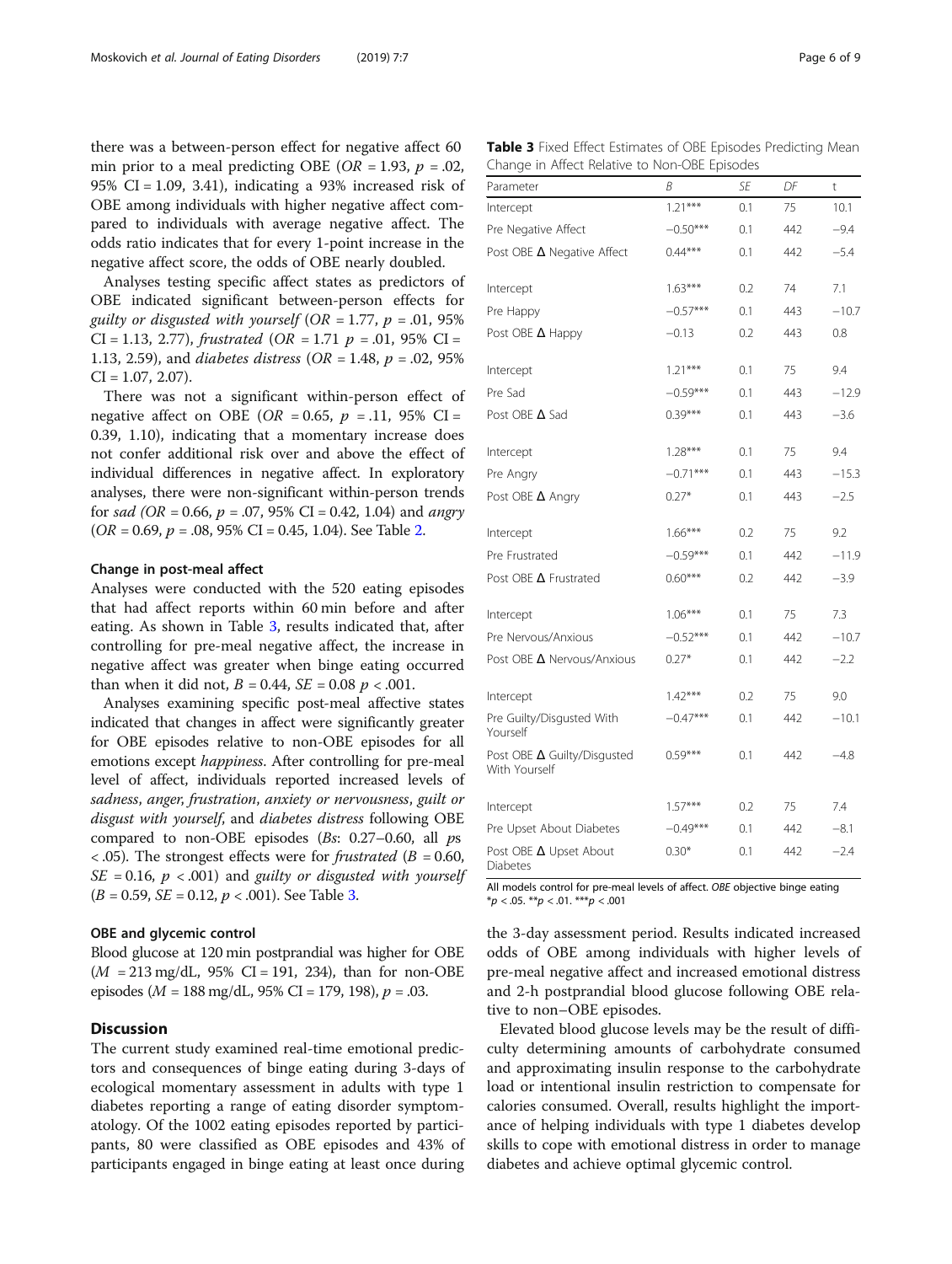In the current study, individuals with type 1 diabetes who reported higher average levels of frustration, guilt and diabetes distress within 60 min of eating were more likely to engage in OBE than their peers who scored lower on negative affect. Individuals with elevated levels of negative affect before eating may be struggling to cope with managing a chronic illness that impacts every meal. For example, individuals may feel frustrated about their pre-meal blood glucose and their ability to control their blood glucose and eating well enough to achieve optimal glycemic targets. They may also feel as though they have to impose strict dietary rules to control blood glucose and may feel frustrated that diabetes prevents them from eating what they would like or feel guilt and distress about what they are planning to eat. These individuals may turn toward binge eating as a way to cope with these difficult feelings, or alternatively, give up and abandon efforts at managing diabetes altogether by eating unrestricted amounts of food. Evidence suggests that this leads to more, not less distress (including specifically about diabetes), which may in part be due to the negative impact losing control over eating and consuming large amounts of food (and/or engaging in compensatory weight control behaviors) has on glycemic control and/or one's perceived ability to effectively manage their eating/diabetes.

Past studies have found that diabetes distress is associated with eating disorder symptoms among individuals with diabetes  $[26, 29-31]$  $[26, 29-31]$  $[26, 29-31]$  $[26, 29-31]$  $[26, 29-31]$  $[26, 29-31]$  $[26, 29-31]$ . The current study adds to this preliminary data, and expands what is known by suggesting that diabetes distress may not only be a factor that increases risk, but is also a consequence that may maintain these behavior patterns. This may mean that explicitly targeting diabetes distress in eating disorder treatment, rather than narrowly focusing on body weight and shape concerns, could have benefits for this unique patient population.

Diabetes distress was a between-person factor significantly associated with OBE, but momentary elevations in diabetes distress did not explain additional variance in OBE episode risk. In our previous study, we found that diabetes distress tends to have less variability than other negative emotional states with participants' diabetes distress levels remaining relatively constant when assessed multiple times a day [[31\]](#page-8-0). This may indicate that individuals are less sensitive to subtle changes in diabetes distress and may benefit from treatments that increase capacity to observe fluctuations influencing momentary behavior. Diabetes distress may also be conflated with or influence other negative emotional states (or other negative emotional states may influence perceptions of diabetes distress). For example, participants may have been reporting anger when, perhaps with less awareness, underlying distress about diabetes was generating such anger (e.g., feeling angry that pre-meal blood sugar was out of range).

The results of the current study should be considered in light of its limitations. First, the 3-day assessment period may not have been a sufficient amount of time to capture patterns of emotional antecedents and consequences of binge eating. It may be that with additional time and more episodes of binge eating to analyze (either due to decreases in participant reactivity or simply more opportunities for binge eating to occur), different patterns may emerge. Second, we characterized OBE episodes based on participant report of whether or not an objectively large amount of food was consumed. While participants were trained on parameters defining an objectively large amount of food, patient perception may still have biased results by inaccurately classifying eating episodes. For example, participants who feel a lot of shame for eating may describe an episode as an objectively large amount of food despite it not meeting the provided definition. Third, the impact of OBE on postprandial blood glucose may have been underestimated in this study. We examined the effect of OBE on postprandial blood glucose irrespective of whether or not insulin restriction also occurred. Elevations in postprandial blood glucose may be even higher when insulin restriction follows OBE, which might commonly occur among some individuals. We also compared the effect of OBE episodes on postprandial blood glucose relative to all non-OBE eating episodes combined (i.e., non-OBE episodes included normal eating, overeating and subjective binge eating episodes). This may have further mitigated the relative effects of OBE on postprandial blood glucose by elevating postprandial blood glucose of non-OBE episodes. While an objectively large amount of food is by definition not consumed during subjective binge eating episodes, the experience of losing control over eating may still increase the risk of using insulin restriction for weight control resulting in subsequent postprandial blood glucose elevations [[40](#page-8-0)]. In our previous study, feeling of loss of control over eating (regardless of whether an objectively large amount of food was consumed) was associated with insulin restriction (see Merwin et al., 2015 [[31](#page-8-0)]). Lastly, the sample consisted mostly of White women with type 1 diabetes who reported elevated DEPS-R scores and is not a representative sample. Thus, we cannot say anything about frequency of OBE in the general population of type 1 diabetes patients or whether these patterns would generalize to other type 1 diabetes patients with OBE. This may limit the generalizability of the findings.

## Conclusions

Overall, findings indicate that individuals who tend to experience negative affect and diabetes distress before eating are at increased risk of binge eating at the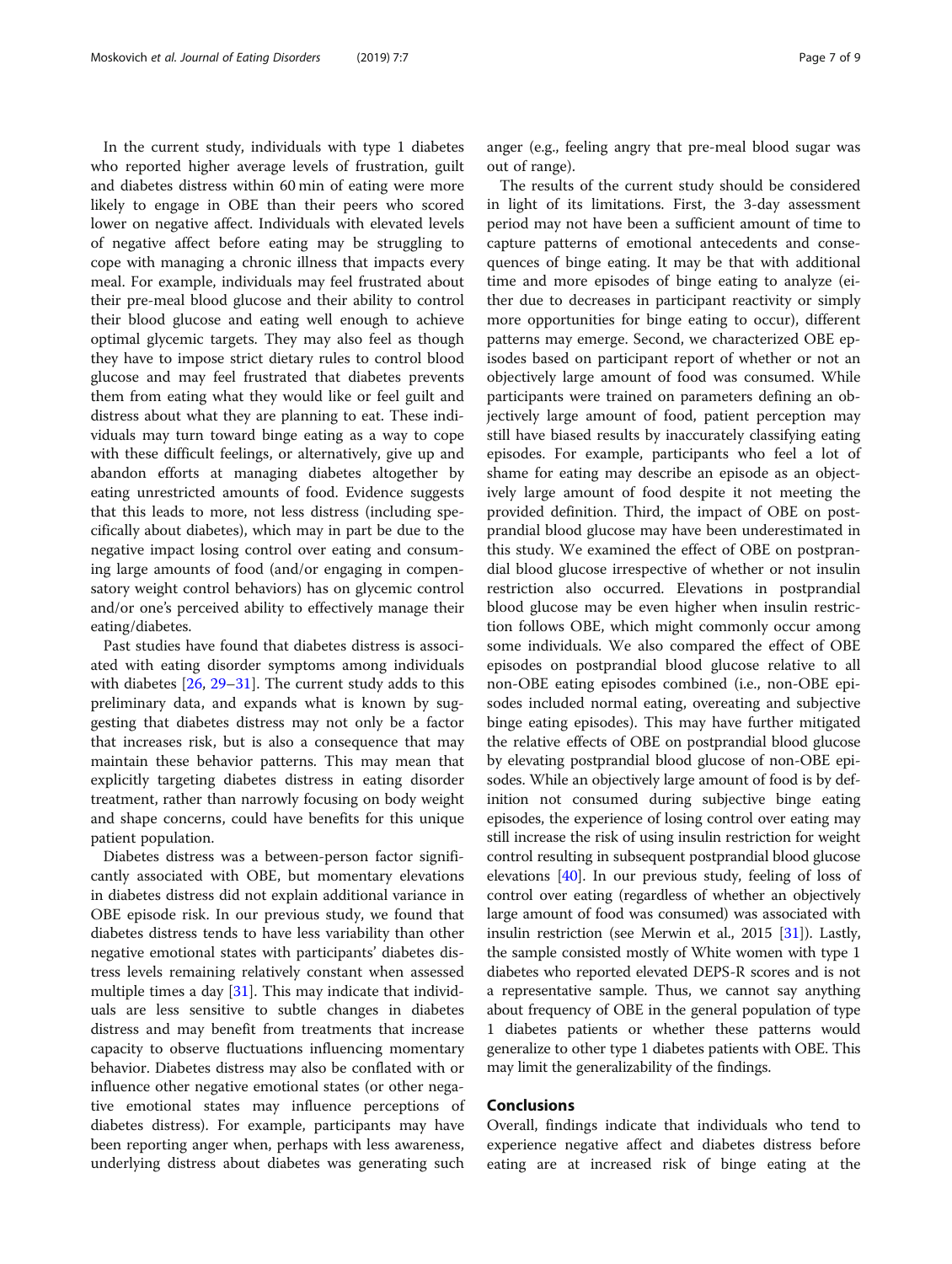<span id="page-7-0"></span>upcoming meal. Engaging in binge eating may result in greater subsequent negative affect, including diabetes distress, and lead to elevated postprandial blood glucose levels. Although the current study cannot speak to causation, it is possible that the negative consequences of OBE may actually be a factor maintaining binge eating behavior. That is, individuals may engage in subsequent binge eating to cope with the emotional distress they experience following previous binge eating episodes (e.g., feeling distressed about elevations in blood glucose and/ or their ability to effectively manage their eating/diabetes). These findings add to a growing literature suggesting diabetes distress is related to eating disordered behaviors among individuals with type 1 diabetes and further suggest that it may have a role in maintaining the problem [21, [24](#page-8-0)–[26\]](#page-8-0). Interventions that focus on helping individuals cope with negative affect and specifically diabetes distress may be helpful to incorporate into treatments for type 1 diabetes patients.

#### Abbreviations

CGM: continuous glucose monitoring; DEPS-R: Diabetes Eating Problems Survey-Revised; OBE: objective binge eating; T1D: type 1 diabetes

#### Acknowledgements

Not applicable.

#### Funding

This study was funded by the National Institute of Diabetes, and Digestive and Kidney. Diseases (R01 DK089329; PI: Merwin).

#### Availability of data and materials

The datasets analyzed during the current study are available from the corresponding author on reasonable request.

#### Authors' contributions

AM assisted in data collection and drafted the manuscript. ND, MB and PS conducted the analyses and reviewed/edited the manuscript. LH assisted in the development and execution of study protocols and assisted in manuscript preparation. JM assisted in manuscript preparation. RM developed the research idea, directed all research activities and drafted the manuscript. All authors read and approved the final manuscript.

#### Ethics approval and consent to participate

The study protocol was approved by the Duke University Health Systems Institutional Review Board. Participants documented informed consent before data collection.

#### Consent for publication

Not applicable.

#### Competing interests

The authors declare that they have no competing interests.

#### Publisher's Note

Springer Nature remains neutral with regard to jurisdictional claims in published maps and institutional affiliations.

#### Author details

<sup>1</sup>Duke University Medical Center, DUMC Box 3842, Durham, NC 27712, USA. 2 Northern Arizona University, Flagstaff, AZ, USA.

Received: 4 December 2018 Accepted: 20 February 2019 Published online: 18 March 2019

#### References

- 1. Toni G, Berioli M, Cerquiglini L, Ceccarini G, Grohmann U, Principi N, et al. Eating disorders and disordered eating symptoms in adolescents with type 1 diabetes. Nutrients. 2017;9(8):906–15.
- 2. Young V, Eiser C, Johnson B, Brierley S, Elliott J, Heller S. Eating problems in adolescents with type 1 diabetes: a systematic review with meta-analysis. Diabet Med. 2013;30:189–98.
- 3. Araia E, Hendrieckx C, Skinner T, Pouwer F, Speight J, King RM. Gender differences in disordered eating behaviors and body dissatisfaction among adolescents with type 1 diabetes: results from diabetes MILES youth—Australia. Int J Eat Disord. 2017;50(10):1183–93.
- 4. Reinehr T, Dieris B, Galler A, Teufel M, Berger G, Stachow R, et al. Worse metabolic control and dynamics of weight status in adolescent girls point to eating disorders in the first years after manifestation of type 1 diabetes mellitus: Findings from the Diabetes Patienten Verlaufsdokumentation registry. J Pediatr. Available online 20 December 2018. DOI: [https://doi.org/](https://doi.org/10.1016/j.jpeds.2018.11.037) [10.1016/j.jpeds.2018.11.037](https://doi.org/10.1016/j.jpeds.2018.11.037).
- 5. Wisting L, Reas DL, Bang L, Skrivarhaug T, Dahl-Jørgensen K, Rø Ø. Eating patterns in adolescents with type 1 diabetes: associations with metabolic control, insulin omission, and eating disorder pathology. Appetite. 2017;114:226–31.
- 6. Colton PA, Rydall AC, Olmstead MP, Rodin GM, Daneman D. Disturbed eating behavior and eating disorders in preteen and early teenage girls with type 1 diabetes: a case-controled study. Diabetes Care. 2004;27(7):1654–9.
- 7. Bryden KS, Neil A, Mayou RA, Peveler RC, Fairburn CG, Dunger DB. Eating habits, body weight, and insulin misuse. A longitudinal study of teenagers and young adults with type 1 diabetes. Diabetes Care. 1999;22(12):1956–60.
- 8. American Psychiatric Association. Diagnostic and statistical manual of mental disorders. 5th ed. (DSM-5®). Am Psychiatric Pub. 2013. p. 350.
- 9. Crow S, Keel P, Kendall D. Eating disorders and insulin-dependent diabetes mellitus. Psychosomatics. 1998;39:233–43.
- 10. Nathan DM, DCCT/Edic Research Group. The diabetes control and complications trial/epidemiology of diabetes interventions and complications study at 30 years: overview. Diabetes Care. 2014;37(1):9–16.
- 11. Rodin G, Olmsted MP, Rydall AC, Maharaj SI, Colton PA, Jones JM, et al. Eating disorders in young women with type 1 diabetes mellitus. J Psychosom Res. 2002;53(4):943–9.
- 12. Custal N, Arcelus J, Agüera Z, Bove FI, Wales J, Granero R, et al. Treatment outcome of patients with comorbid type 1 diabetes and eating disorders. BMC Psychiatry. 2014;14(1):140–4.
- 13. Peveler RC, Fairburn CG. The treatment of bulimia nervosa in patients with diabetes mellitus. Int J Eat Disord. 1992;11(1):45–53.
- 14. Olmsted MP, Daneman D, Rydall AC, Lawson ML, Rodin G. The effects of psychoeducation on disturbed eating attitudes and behavior in young women with type 1 diabetes mellitus. Int J Eat Disord. 2002;32(2):230–9.
- 15. Haedt-Matt AA, Keel PK. Revisiting the affect regulation model of binge eating: a meta-analysis of studies using ecological momentary assessment. Psychol Bull. 2011;137(4):660–81.
- 16. Heatherton TF, Baumeister RF. Binge eating as escape from self-awareness. Psychol Bull. 1991;110(1):86–108.
- 17. Bulik CM, Sullivan PF, Kendler KS. Medical and psychiatric morbidity in obese women with and without binge eating. Int J Eat Disord. 2002;32(1):72–8.
- 18. Antony MM, Johnson WG, Carr-Nangle RE, Abel JL. Psychopathology correlates of binge eating and binge eating disorder. Compr Psychiatry. 1994;35(5):386–92.
- 19. Berg KC, Crosby RD, Cao L, Crow SJ, Engel SG, Wonderlich SA, et al. Negative affect prior to and following overeating-only, loss of control eating-only, and binge eating episodes in obese adults. Int J Eat Disord. 2015;48(6):641–53.
- 20. Smyth JM, Wonderlich SA, Heron KE, Sliwinski MJ, Crosby RD, Mitchell JE, et al. Daily and momentary mood and stress are associated with binge eating and vomiting in bulimia nervosa patients in the natural environment. J Consult Clin Psychol. 2007;75(4):629–38.
- 21. Wegner KE, Smyth JM, Crosby RD, Wittrock D, Wonderlich SA, Mitchell JE. An evaluation of the relationship between mood and binge eating in the natural environment using ecological momentary assessment. Int J Eat Disord. 2002;32(3):352–61.